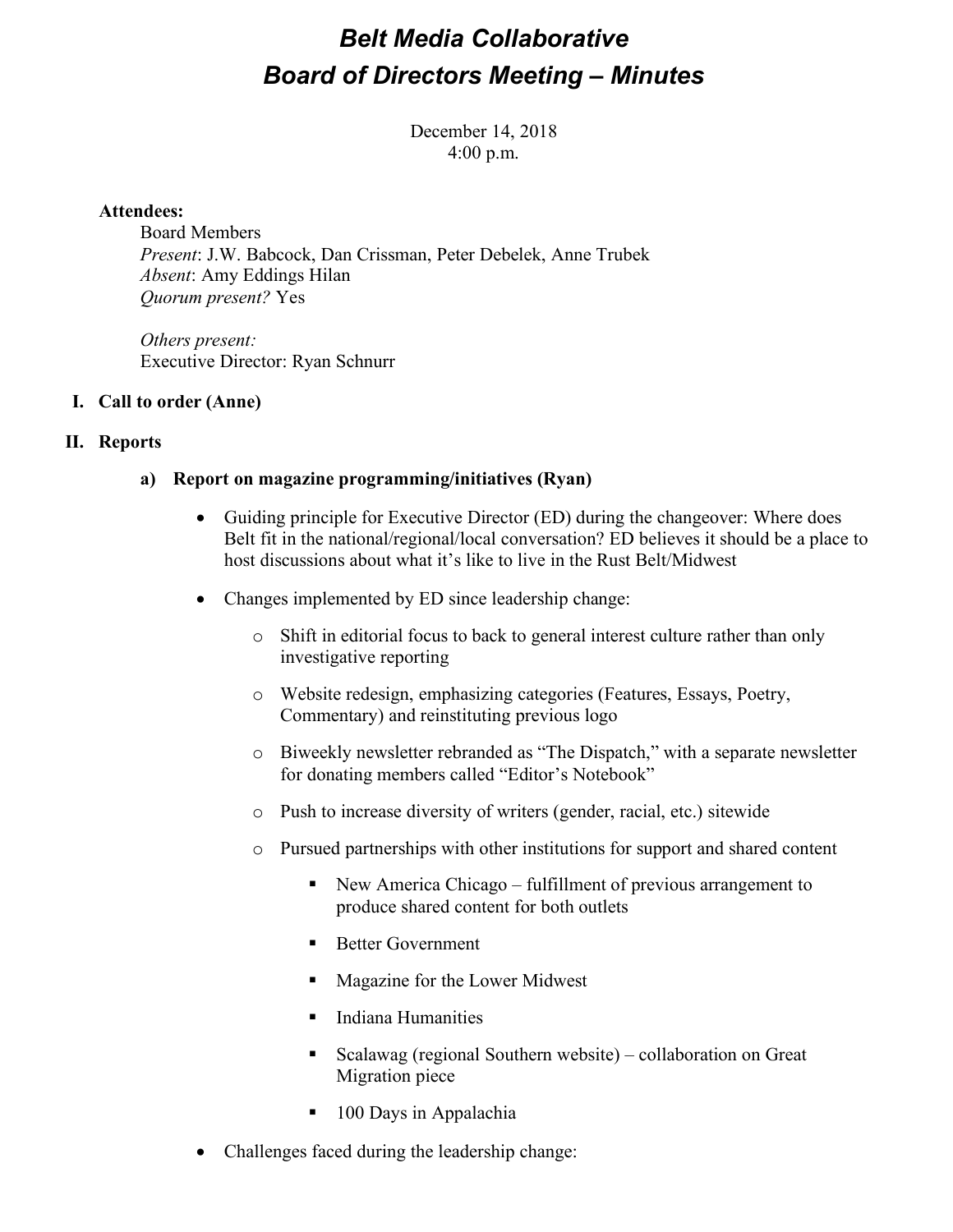## *Belt Media Collaborative Board of Directors Meeting – Minutes*

- o Women and persons of color are generally less likely to pitch stories
- o Fundraising efforts difficult to balance with editorial duties
- Most successful pieces published since leadership change:
	- o "Squirrel Hill Is a Special Place—and It's Not by Accident" by Hannah Lebovits (10/30/2018)
	- o "Preserving Black Artists' Legacies in Pittsburgh" by Njaimeh Njie (12/3/2018)
	- o "Losing Lordstown" by Vince Guerrieri (11/29/2018)
- Other kinds of programming planned in 2019:
	- o Podcasts Potential collaboration with Postindustrial (see New Business)
	- o Events Live readings in Cleveland, Detroit, or Chicago, as have been organized in previous years

### **b) Report on fundraising/campaign (Ryan)**

- NewsMatch  $2018 $18,000$  raised as of  $12/14$  (\$9,000 from member donations)
- Email campaign responsible for the vast majority of donations
- Social media effective in signing new people up to email list, not effective in securing donations
- Direct mail campaign going out before the end of 2018
- Sharing content with partners cuts costs, thus reducing fundraising needs
	- o New America Chicago Dan Lurie
	- o Indiana Humanities \$7,200 to publish 12 stories
	- o Illinois Humanities events and cross-promotion
- Focuses for 2019
	- o Membership developing a consistent strategy
	- o Pursuing new grants and partnerships (NEA?)
	- o Major gift initiative (ED to look into hiring part-time consultant to assist)
	- o Expanding merchandise for sale on website

### **III. Old business**

- None
- **IV. New business**